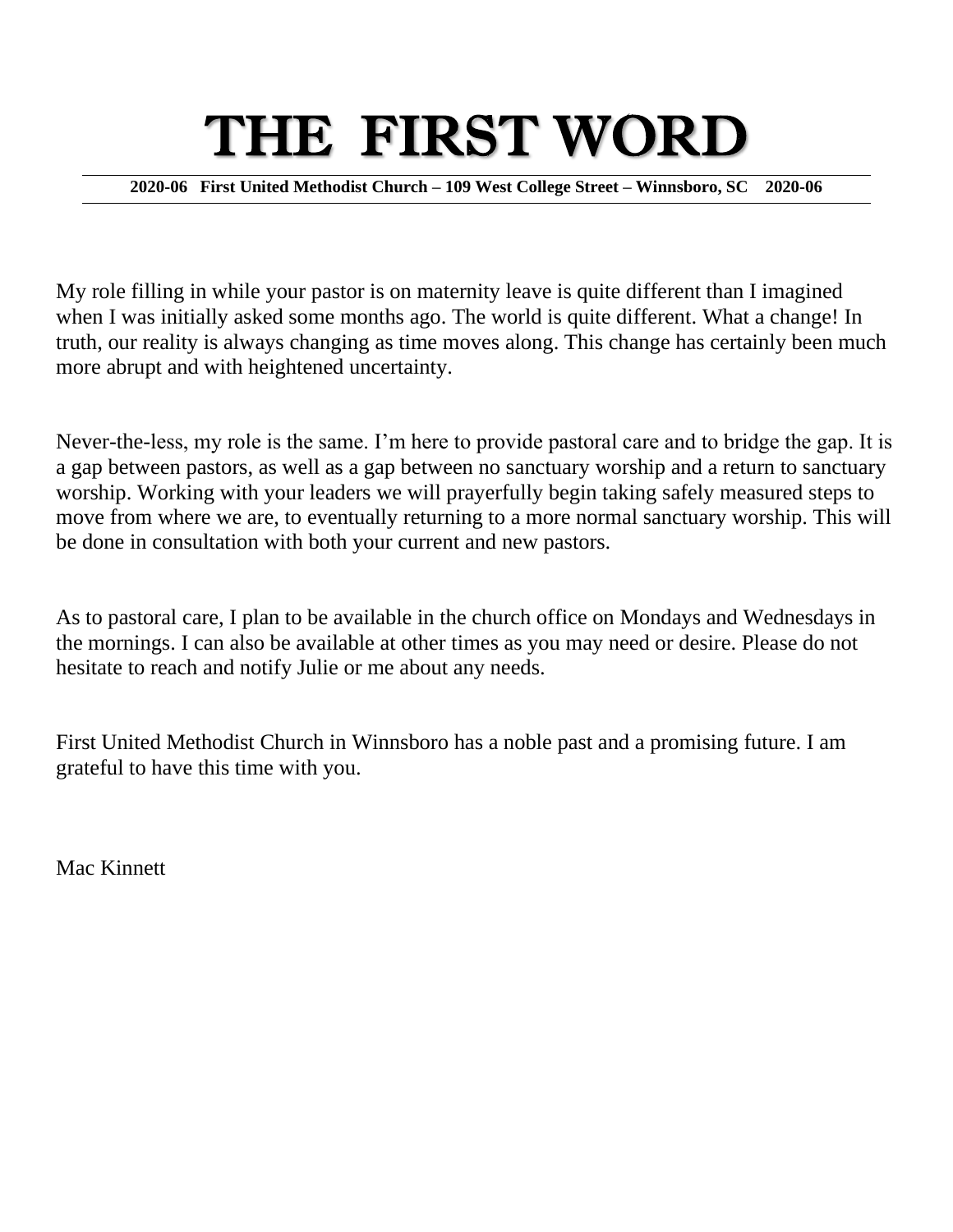

**TO MEMBERS OF OUR CHURCH FAMILY WITH BIRTHDAYS IN JUNE If you do not see your birthday on** 

#### **the list, please let us know!**

- June 2 Laura Derrick
- June 2 Nancy Blair Gonzalez
- June 2 Jack Melvin June 7 Julie Barfield
- June 9 Sam Barfield
- June 13 Frances Ann Porter
- June 14, Tony Caulder
- June 19 Wanda Neese
- June 20 Callie Bell
- June 20 Sarah Bryant
- June 24 Lewis Humphries
- June 24 Martha Wilkes

#### **When you can, remember to send a card, call or visit:**

**Brent Dorrier,** NHC Parklane, Room 236, 7601 Parklane Road, Columbia, SC 29223

**Doris Myfelt** 3195 Rio Dosa Drive #2103, Lexington, KY 40509 (859)309-9284

**Dot Yon** Goodwin House Apt. #401, 3440 S. Jefferson Street Falls Church, VA 22041

**Lisa Lewis Meyer** (recently moved. Will get address asap.)

**Mabel Ward** 320 Seven Farm Drive, The Summit Place/Daniel Island, Charleston, SC 29452

*Please, remember in prayer those serving our country in our armed forces both at home and overseas.*



The family of Marion Robinson, Jane Lee-Bonnett Jean Allison, George Taylor, Mike Taylor, Louise Taylor,

Susan Fowler-Hindall, Lisa Lewis Meyer, Marie Wood, Frank Martin, Brent Dorrier, Kenny Martin, Lynne Moore, Dean Gaddy.

*People will stay on the prayer list one month. If after their four weeks you would like the person to stay on the prayer list, please call the church office.*

> **Visit us on our website at [www.firstumcwinnsboro.com](http://www.firstumcwinnsboro.com/) Visit us on Facebook, too!**

**Office Hours Monday through Thursday 7:30 a.m. until Noon Visit [www.firstumcwinnsboro.com](http://www.firstumcwinnsboro.com/) to see the calendar for the entire year.**



Do we have your correct contact information? Email, cell phone, home phone? If not, please let us know so we can keep the lines of communication open

during these difficult days!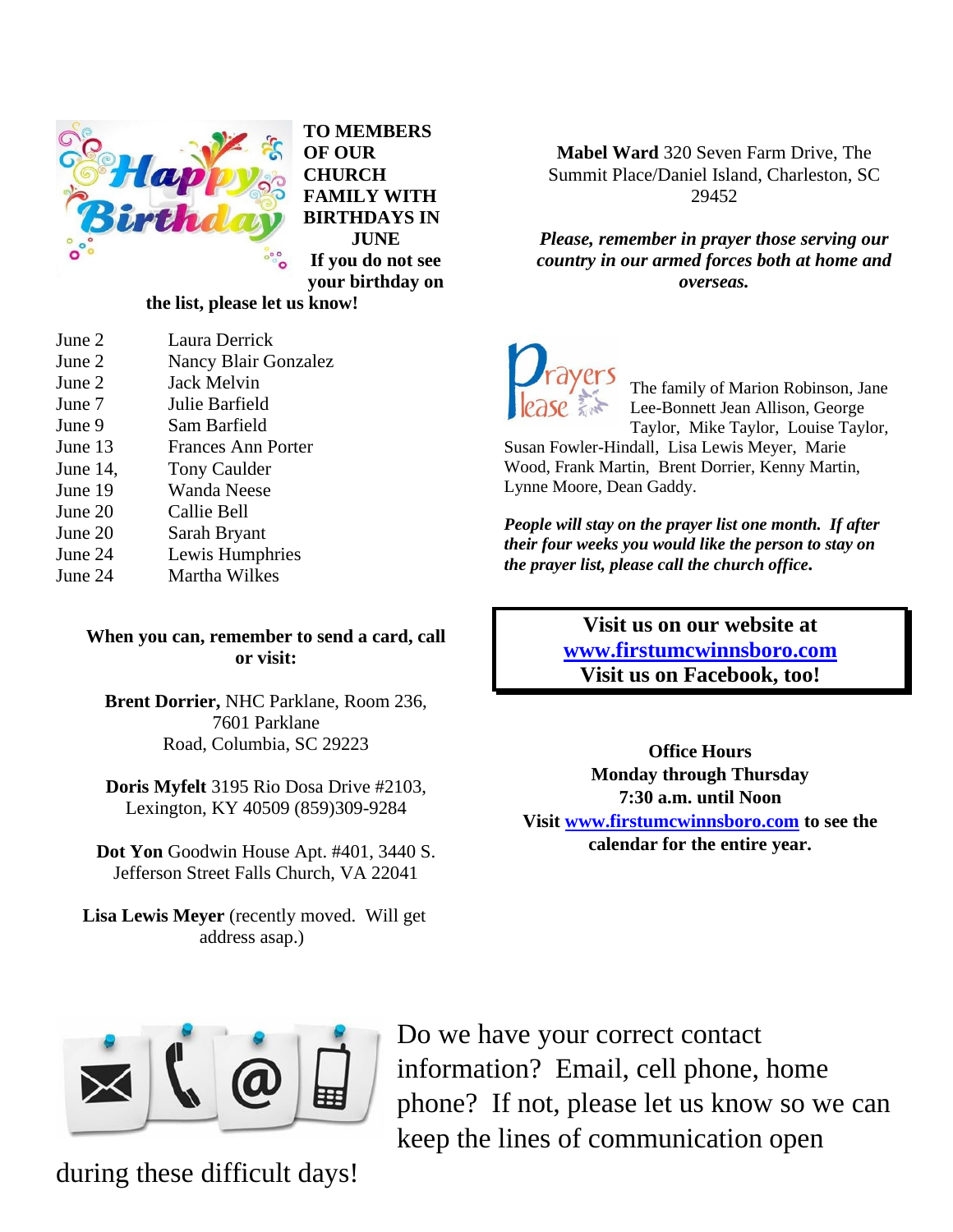Welcome to the world, "Bones"



Pastor Meg, John and Jimmy welcomed Leonard McCoy Cook into the world on Wednesday, May 20 weighing in at 8 lbs 10 oz, 21 inches long.

Please continue to keep the Cook family in your prayers as they settle into their new normal in the midst of unsettled times.

Congratulations to All!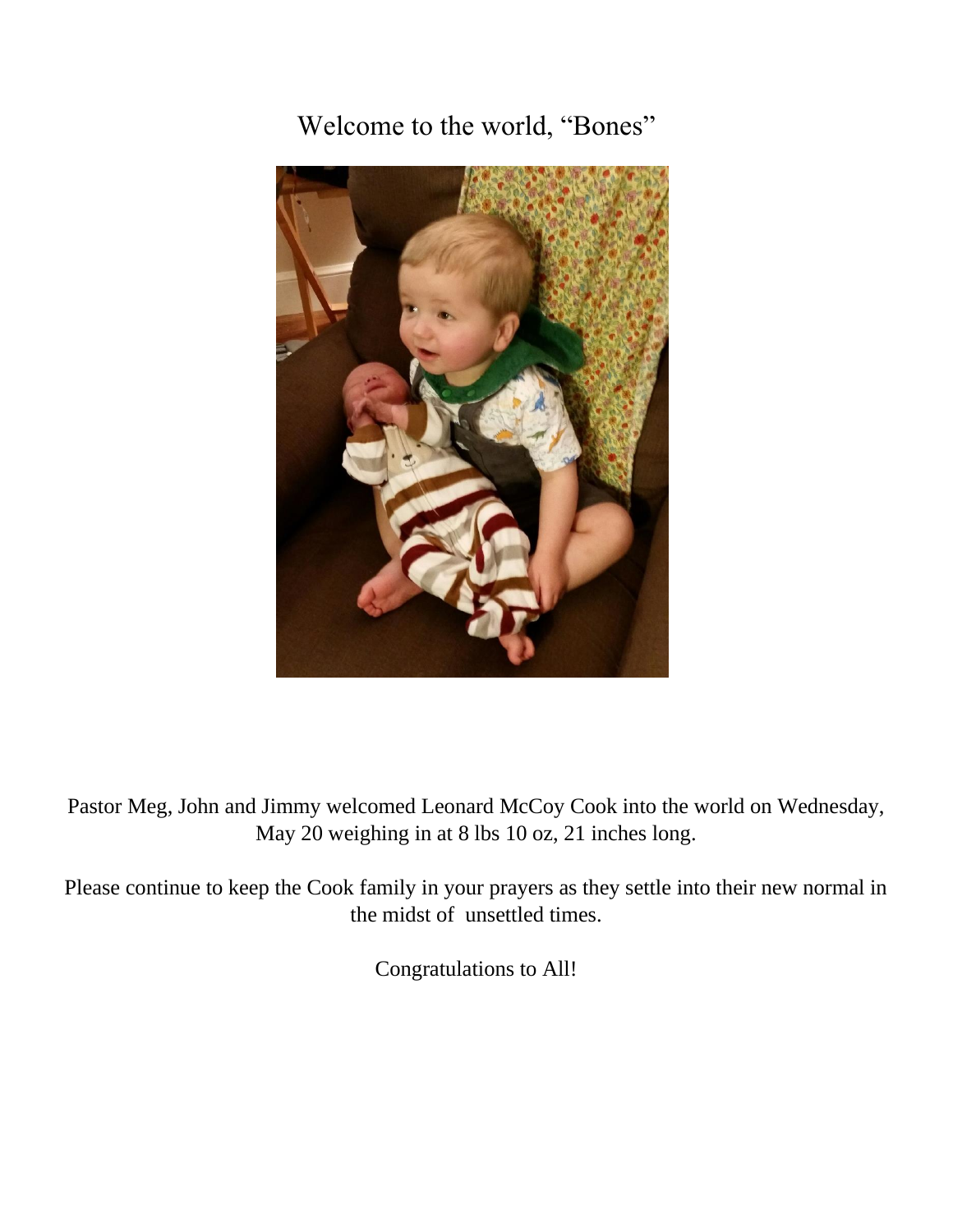

|    |              |                  | Sunday   Monday   Tuesday   Wednesday   Thursday   Friday   Saturday |                         |    |    |
|----|--------------|------------------|----------------------------------------------------------------------|-------------------------|----|----|
|    | $\mathbf{1}$ | $\boldsymbol{2}$ | $\mathbf{3}$                                                         | $\overline{\mathbf{4}}$ | 5  | 6  |
| 7  | 8            | 9                | 10                                                                   | 11                      | 12 | 13 |
| 14 | 15           | 16               | 17                                                                   | 18                      | 19 | 20 |
| 21 | 22           | 23               | 24                                                                   | 25                      | 26 | 27 |
| 28 | 29           | 30               |                                                                      |                         |    |    |
|    |              |                  |                                                                      |                         |    |    |

## **ALL CHURCH SERVICES INCLUDING SUNDAY SCHOOL, WORSHIP SERVICE, COMMITTEE MEETINGS, CIRCLE MEETINGS AND ANY OTHER ACTIVITIES ARE CANCELLED THROUGH June 10, 2020**

PLEASE FOLLOW US ON FACEBOOK,<https://www.facebook.com/FirstUMCWinnsboro/> THE CHURCH WEBPAGE<https://www.firstumcwinnsboro.com/> CHECK YOUR EMAILS, SIGN UP FOR ZOOM BIBLE STUDY AND LISTEN FOR ROBOCALLS. WE WILL STAY IN TOUCH! PLEASE CONTINUE TO MAIL IN YOUR TITHES AND OFFERINGS, GIVE ON-LINE OR STOP BY THE MAIL DROP LOCATED ON THE COLLEGE STREET SIDE OF THE CHURCH NEXT TO THE BACK DOOR.

## *Check on your friends and neighbors. Pray for them. Pick up the phone and check on loved ones.*

## **We will keep you informed with more news on opening the church as it becomes available!**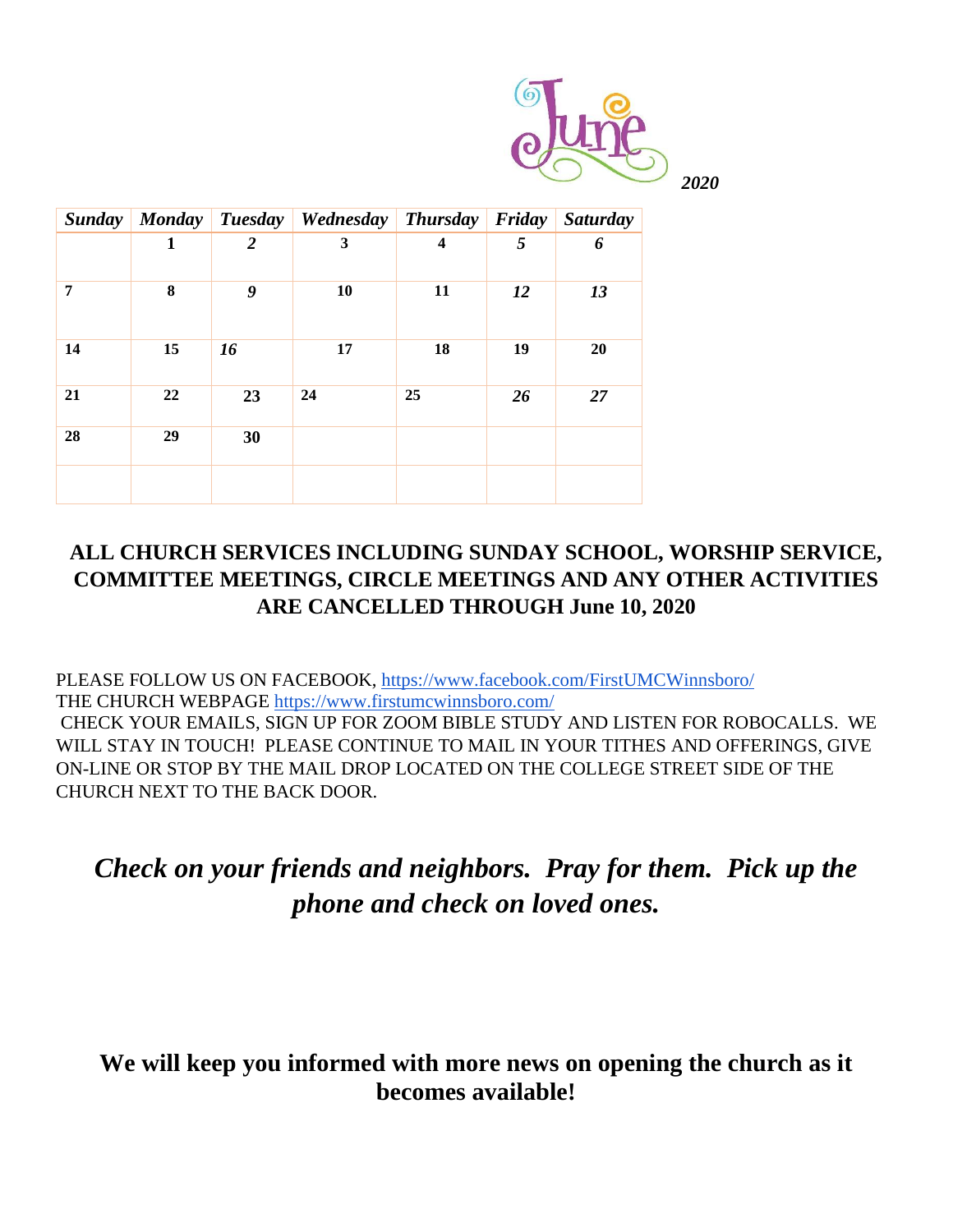## **Blessing Box REQUEST** URGENT

While we are in the midst of a pandemic and money is ever so important to First United Methodist Church, please remember our Blessing Box participants. These are the most

vunerable and most in need of our help. While we struggle to get toilet paper and other everyday commodities during this time of crisis, these people struggle everyday to maintain the basis needs of everyday living. Please help us to help those in these days of dire need. We can fill a Blessing Box for \$20. We need your help. Thank you from all of volunteers of this Blessing Box ministry.



**Win McMaster** Tony and Beth Caulder Kitty Rice McMaster Paul and Bobbie Dove Mary McCormac

### **Waymon Morris**

Tony and Beth Caulder

## **Mitzie Renwick**

Don and Mary Jim Gunter Tony and Beth Caulder Paul and Bobbie Dove Wilbur and Barbara Douglas

## **Oliver Johnson**

Jim and Esther Baughman Paul and Bobbie Dove

#### **Mary Yongue** Tony and Beth Caulder

#### **John Johnson**

Don and Mary Jim Gunter Jim and Esther Baughman Paul and Bobbie Dove Jack and Martha Wilkes

## **Sherri Speagle**

Paul and Bobbie Dove

**Dr. Clyde McCants**

Paul and Bobbie Dove

### **Marion Robinson**

Jack and Martha Wilkes Don and Mary Jim Gunter Silas Holmes Fairfield County Council on Aging John and Jane Brooks Wanda Neese, Laura and Berkley Derrick Bob and Tricia Drake Peggy H. Ayers Henry Johnson Tony and Beth Caulder Kenny and Patsy Black

## **Julie McMaster**

Don and Mary Jim Gunter Mary McCormac Bob and Lyn Sheffield Nat McMaster Brian McMaster & Kathleen Strouse Peggy H. Ayers Tony and Beth Caulder

## **Harriet Albert**

Don and Mary Jim Gunter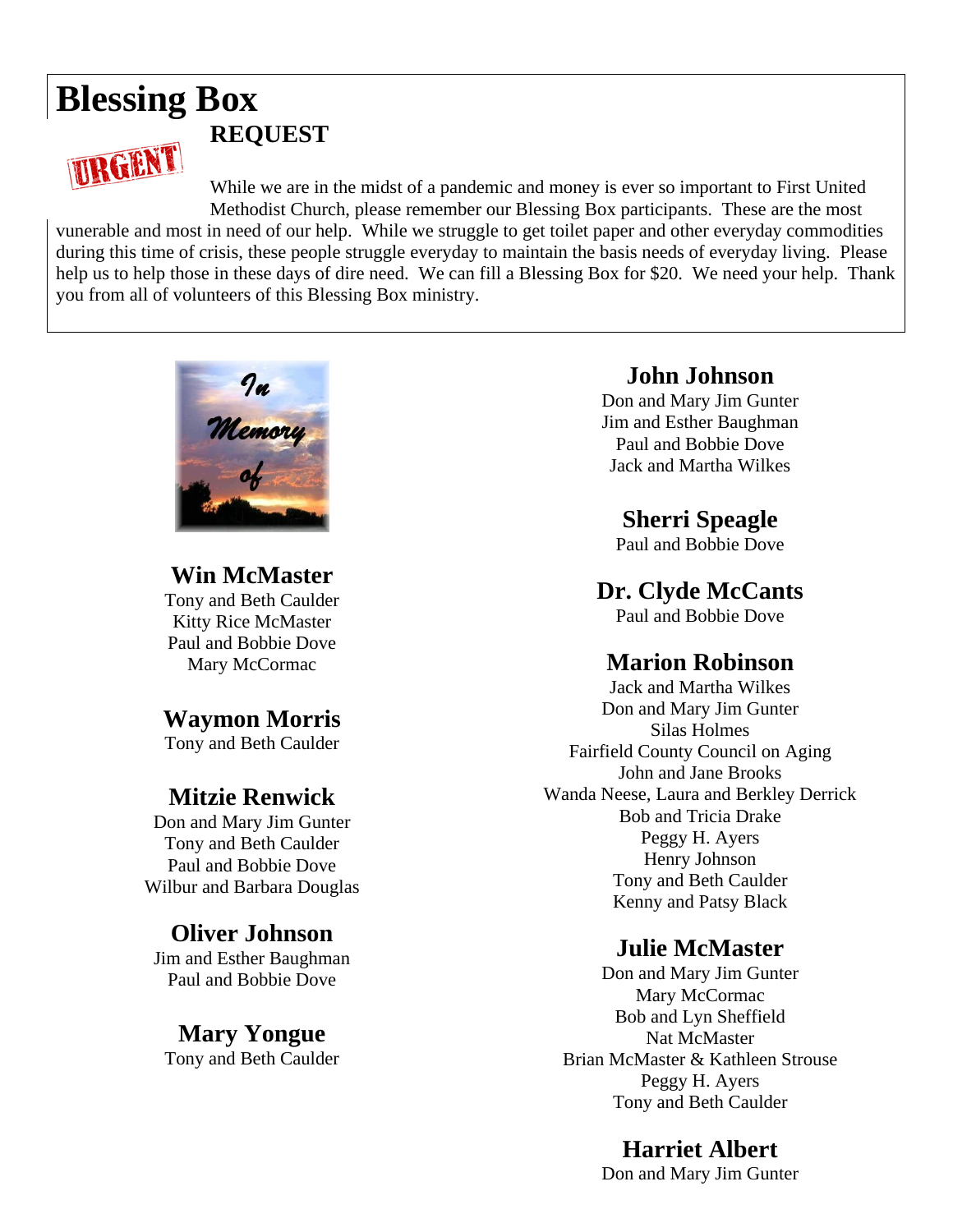## Bishop Holston: In-person worship and gatherings suspended through June 10: services may restart June 14

Bishop L. Jonathan Holston, resident bishop of the South Carolina Conference of The United Methodist Church, released this statement regarding the latest guidance in response to the coronavirus outbreak in our state:

#### May 15, 2020

Friends, I continue to be inspired by the creative ways the churches of the South Carolina Conference have responded to the ongoing challenges posed by the coronavirus pandemic. Your commitment to our mission of making disciples of Jesus Christ for the transformation of the world and your care for one another are evident in so many ways. South Carolina United Methodists are truly seeking a more excellent way - following God beyond the bounds of expectations.

In consultation with the Cabinet and according to the latest guidance from public health officials, I am strongly recommending that leaders of each local church continue to suspend in-person worship services, gatherings, meetings and events through **June 10.** 

Worship and other in-person gatherings are allowed to resume beginning Sunday, June 14. The cabinet has outlined the safety concerns and guidelines for resuming in-person worship in a new resource called "Reset I Restart I Renew," These guidelines are the product of prayer, research, data analysis and many conversations with public health officials, church leaders and state leaders. Clergy and church leaders are strongly encouraged to use this document to navigate the transition to resuming inperson worship.

We have heard your desire to return in person to the communities of faith that shape your relationship with Jesus Christ. Even when the church doors are once again open and we can safely gather, this does not mean a return to business as usual. It is critical to recognize the importance of the safe and sanitary practices necessary once we return to church buildings.

Congregations are encouraged to care for one another as plans are made for resuming in-person worship and continuing remote worship opportunities. Some churches may opt to return in-person at a later date, depending on their context. We support you in making the best decisions for your congregation as you care for one another.

Moving day for those transitioning to new appointments will be Tuesday, June 30, 2020. This one-week delay allows time for inperson farewells and necessary sanitizing of parsonages.

We continue to monitor developments in the pandemic as we discern a new date for the 2020 Annual Conference session postponed from June 7-10. Our priority in this and all decisions is ensuring the health and safety of South Carolina United **Methodists** 

In this interim time, I know you will remain steadfast in finding ways to remain in community with your sisters and brothers in Christ. Our regularly updated collection of resources to help local churches through this unprecedented time can be found at umcsc.org/coronavirus.

As people of faith who profess to follow Jesus Christ, we know that our call is to love the Lord our God with all of our heart, soul, mind and strength, and to love our neighbor as ourselves. With ears open to hear how God is calling your congregation and hearts open to respond to that call, we embrace this opportunity to be a beacon of hope in a hurting world. We renew our commitment to faithfully participate in the life of our congregations through our prayers, presence, gifts, service and witness so that all may come to know and be transformed by the love, grace and mercy available through Jesus Christ.

I invite you to join me each morning - on Facebook, Instagram, Twitter and at umcsc.org - as we pray for those affected by the coronavirus, for those experiencing stress, anxiety and financial uncertainty, for medical professionals treating and caring for patients and for those working to ensure a healthier future for all of us.

Grace and peace,

L. Jonathan Holston **Resident Bishop**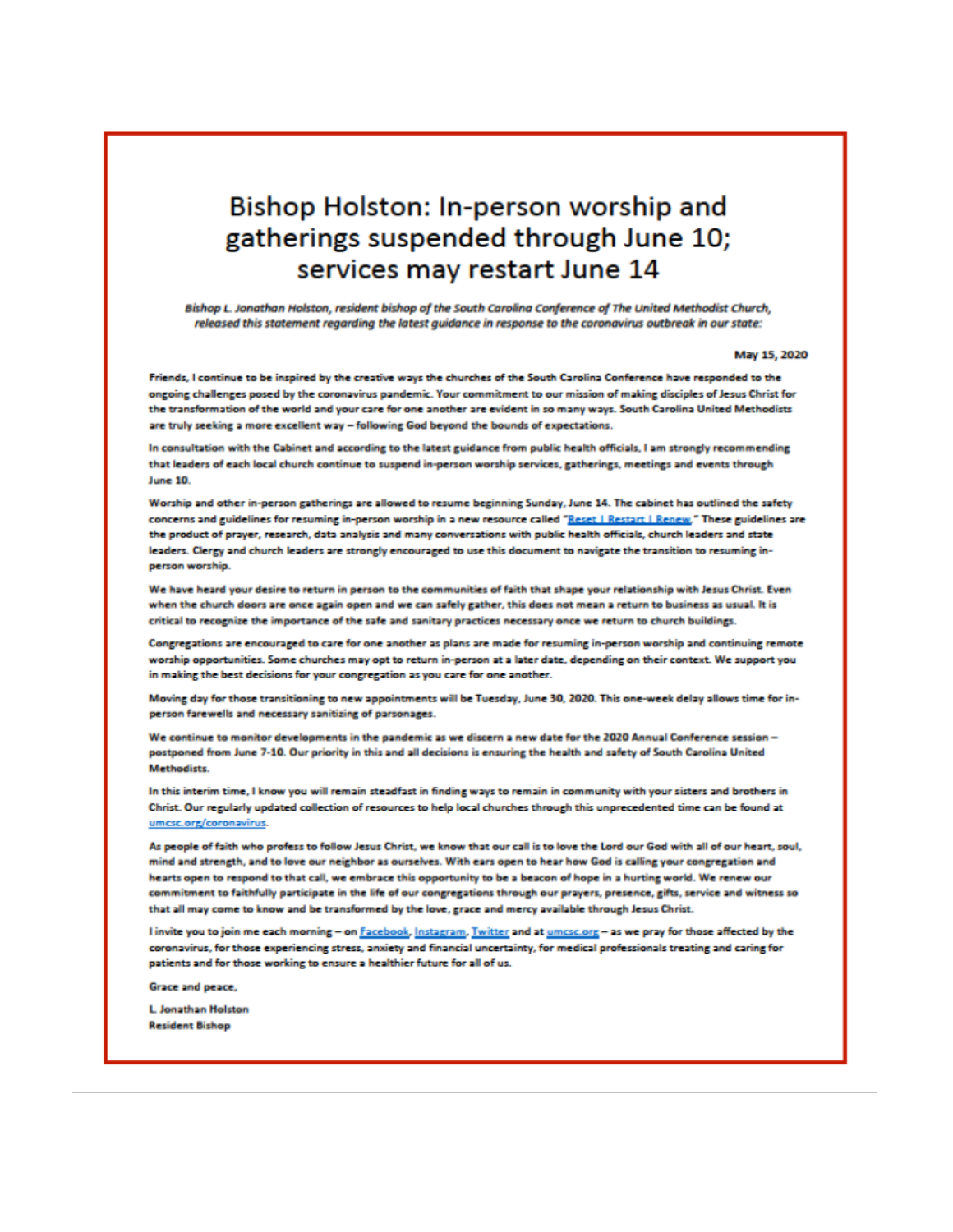#### **Helping Churches Reopen Amid COVID-19 Worship & Gathering Considerations This is an excerpt from the United Methodist Protocol "Reset Restart and Renew"**

 $\Box$  If your regular attendance is larger than capacity limits placed on gatherings by government officials – a certain number of people per square foot – how will you ensure that you are in compliance? Can you add additional services?

 $\Box$  What is the maximum number of participants you can safely host in your space? How can you best arrange seating for worship participants to ensure proper social distancing requirements? How do you communicate and enforce those limits to ensure you don't end up with more people than allowed in your space?

 $\Box$  What role will online worship and small groups play after restart? Live-streaming could result in fewer people attending in person, which would contribute to a safer environment.  $\Box$  Plan how attendees will arrive and depart the worship space safely, while observing social distancing guidance. Can you set up one door as an entry and another as an exit? Consider propping open each entry/exit door or having a greeter to open and close doors to reduce the need for people to touch doorknobs and handles. Can you make hallways one-way?  $\Box$  Consider removing Bibles, hymnals, forms and writing utensils from pew racks – or create a plan to clean and disinfect all of those items between services. Encourage attendees to use Bible smartphone apps, or project scripture during your service.

 $\Box$  Is it time to eliminate physical contact during the passing of the peace? Be creative and consider engaging ways to connect during this time.

 $\Box$  Avoid passing an offering plate to guard against spreading germs. If online giving is not an option for some, consider placing an offering plate near entrances and exits where attendees can drop off their offering.

 $\Box$  Avoid communion until there is a safe way to administer the sacrament.

*About choirs and singing. There seems to be ample evidence to suggest that singing creates a quantity of fine aerosols that can stay suspended in the air for long periods of time, move with air currents, and stay infectious for many hours, exposing virtually everyone in a building. Medical, science and public health experts strongly recommend against singing indoors in public until a vaccine is widely available and widely used.* 



**As we move forward to open Worship in the Sanctuary, we will be sending you First United Methodist Church's protocols. While Rev. Mac Kinnett is here, we will be working with Rev. Steve** 

**Elkins to ensure our policies are in the best interest of our congregation. We plan to move slowly and safely into our new "Worship Normal." Stay tuned for more information throughout the month.**